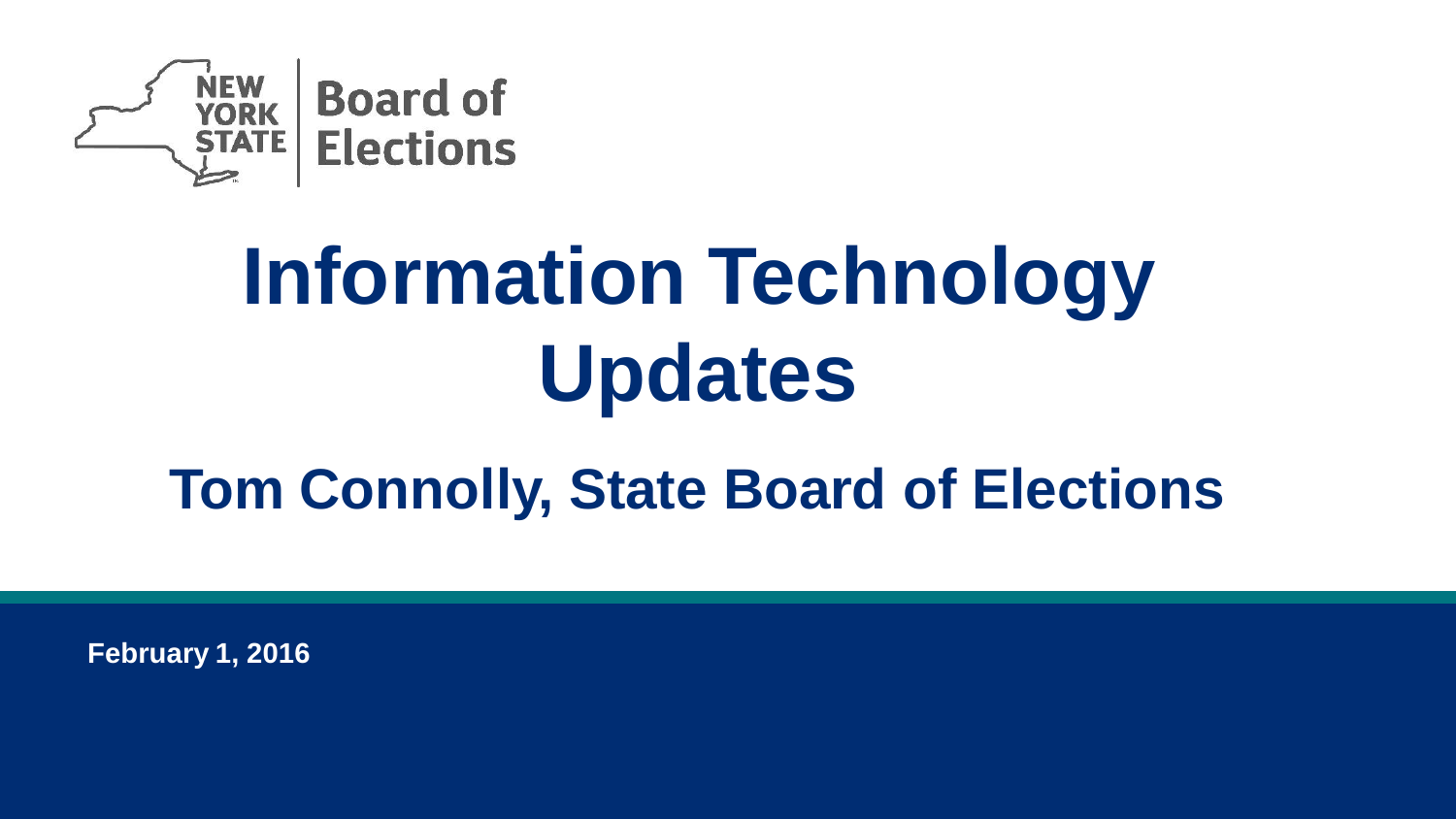**February 1, 2016 2**

## **NYSVoter Refresh**

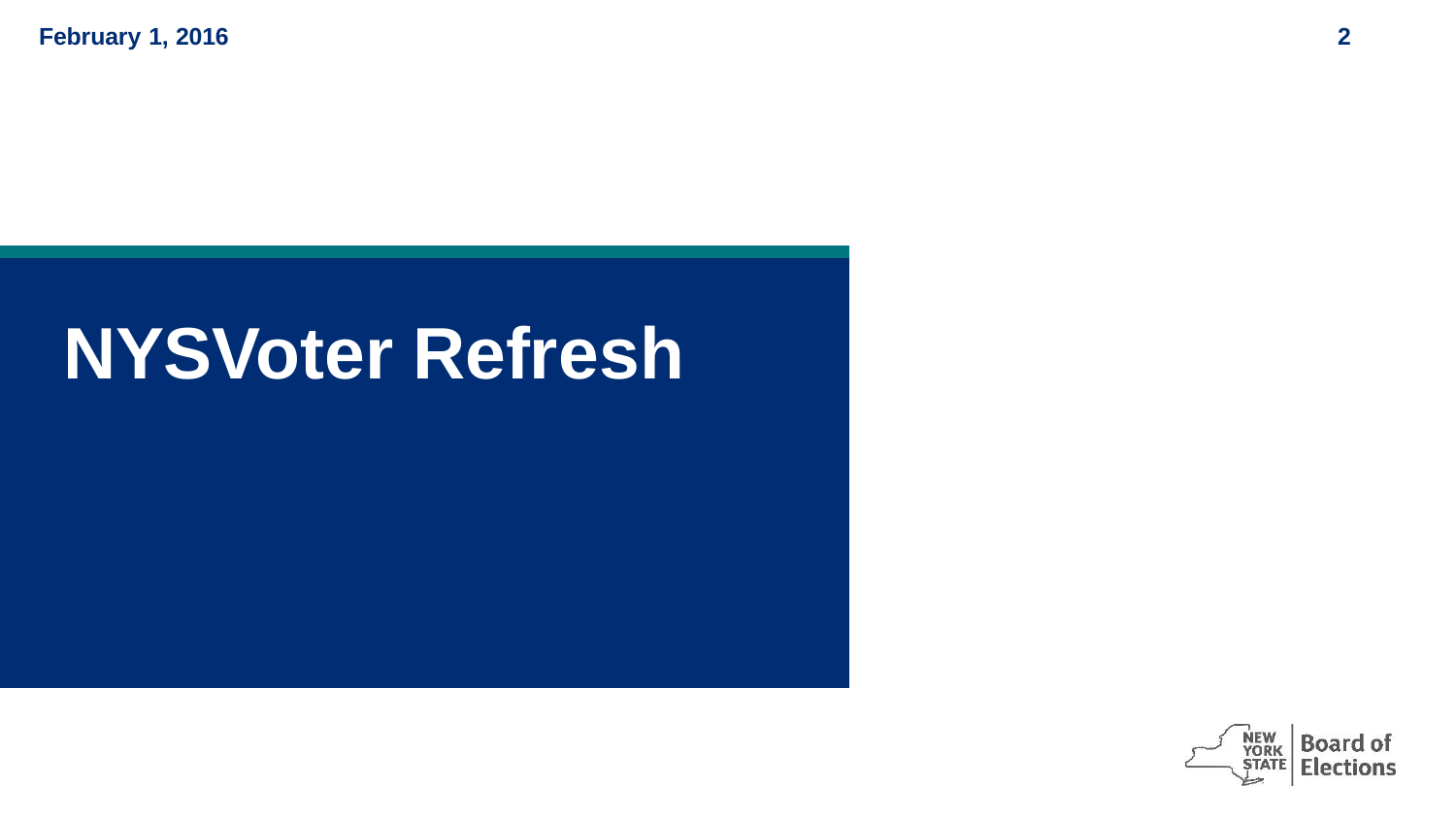### **Status of the project**

#### **NYSBOE – CBOE Connectivity:**

- $\triangleright$  The Virtual Private Network (VPN) boxes currently at each county board location, which provides a secure connection between each county board's voter registration system and the State Board's NYSVoter system need to be replaced.
- $\triangleright$  The current timeframe for this is to start with a few nearby counties with various network configurations and have the new boxes in place by the end of the month.
- $\triangleright$  If all goes as planned, the rest of the boxes will be rolled out to the remainder of county boards by the end of February. NYSBOE IT staff will be available to assist in the rollout.
- $\triangleright$  All necessary configuration of the boxes will be done at NYSBOE, in the hopes of making the process a "plug & play" scenario.

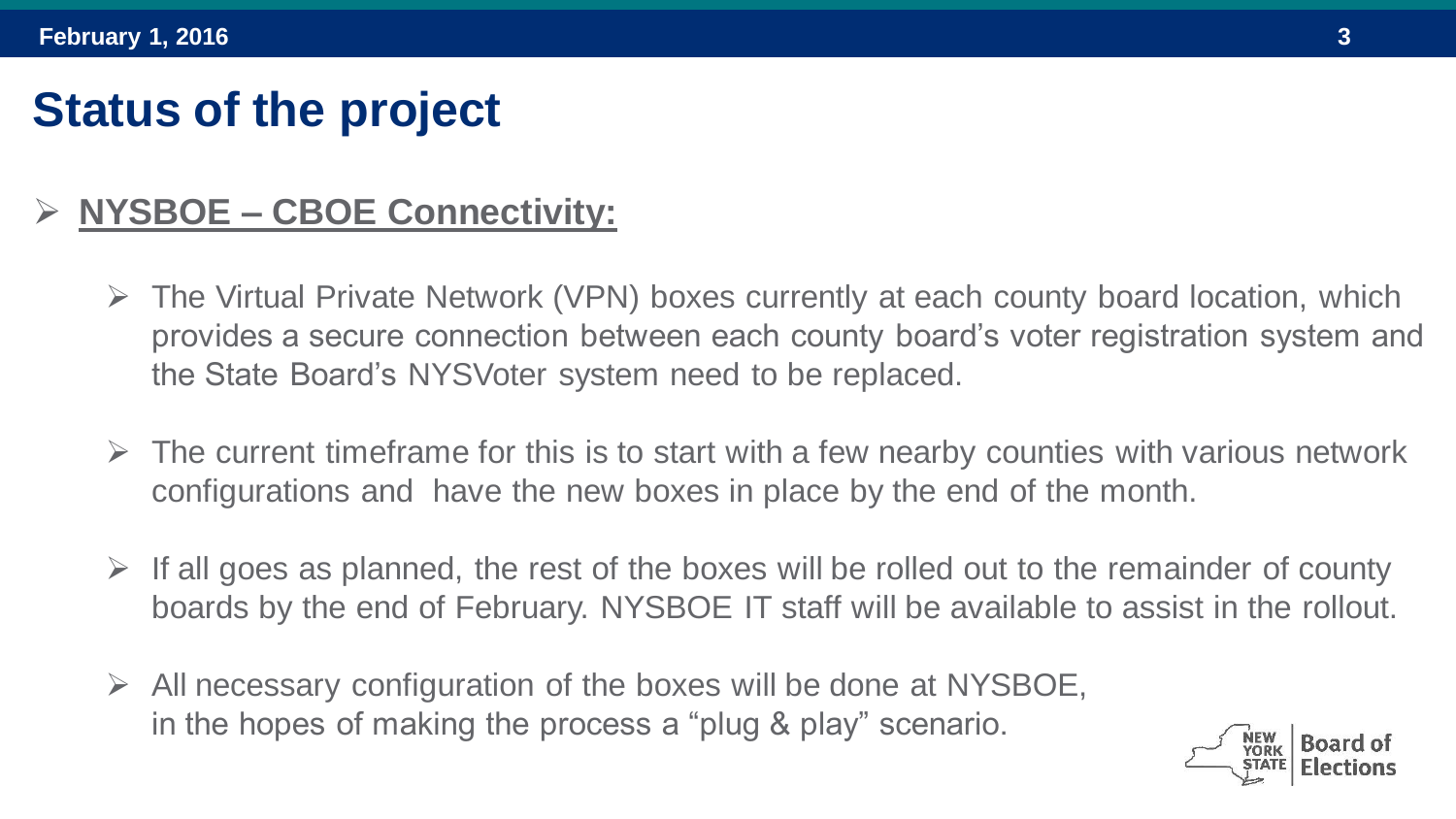## **Status of the project**

#### **Deployment of Revised NYSVoter Application:**

 $\triangleright$  The rollout of the revised NYSVoter application is now slated to occur shortly after the Presidential Primary. There will likely be a request by from NYSBOE IT for a handful of counties to do some preliminary user testing before widespread deployment.

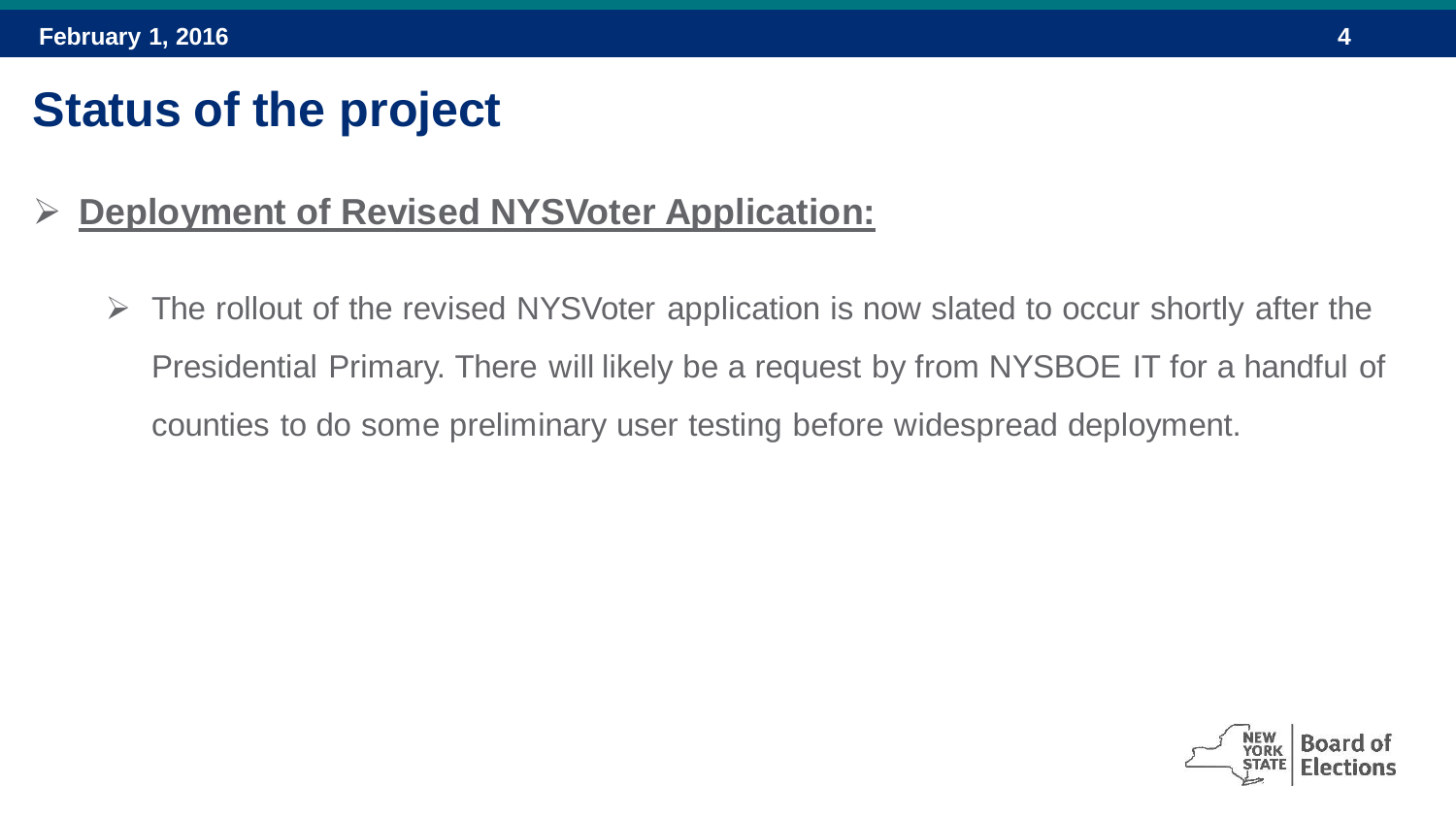**February 1, 2016 5**

# **CAPAS / FIDAS Redevelopment**

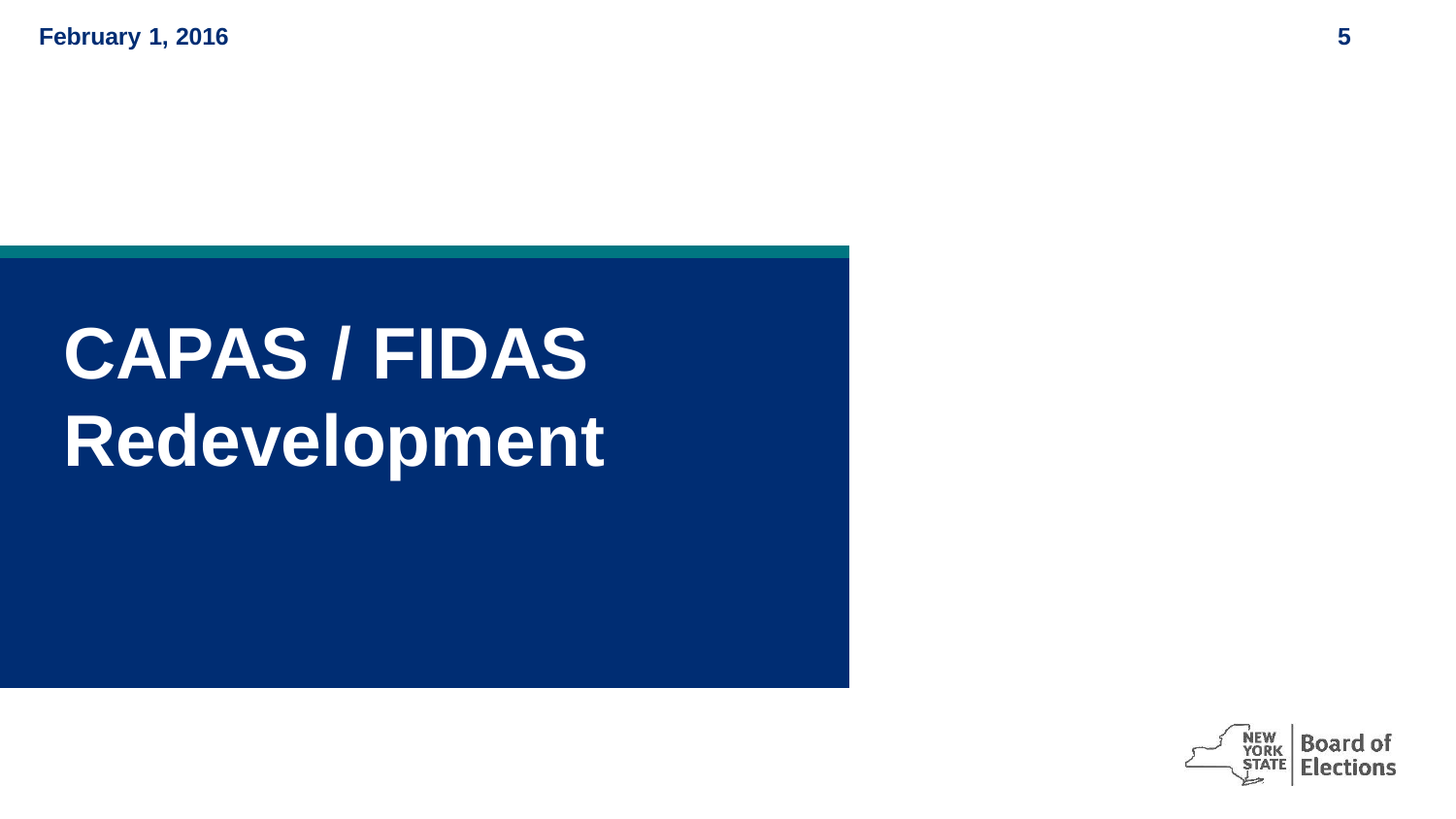## **What are CAPAS & FIDAS?**

#### *Candidate Petition Administration System (CAPAS)*

- Used by the State Board to maintain records on:
	- **•** Offices to be filled
	- Designating/Nominating filings
	- Authorizations/Acceptances/Declinations/Substitutions
	- Objections/Specifications/Determinations

#### *Financial Disclosure Administration System (FIDAS)*

- Used by candidates/committee treasurers to make their financial disclosure filings
- Used by the State Board for auditing/compliance/enforcement purposes
- Used by County Boards, the media and the public to view contributions and expenditures